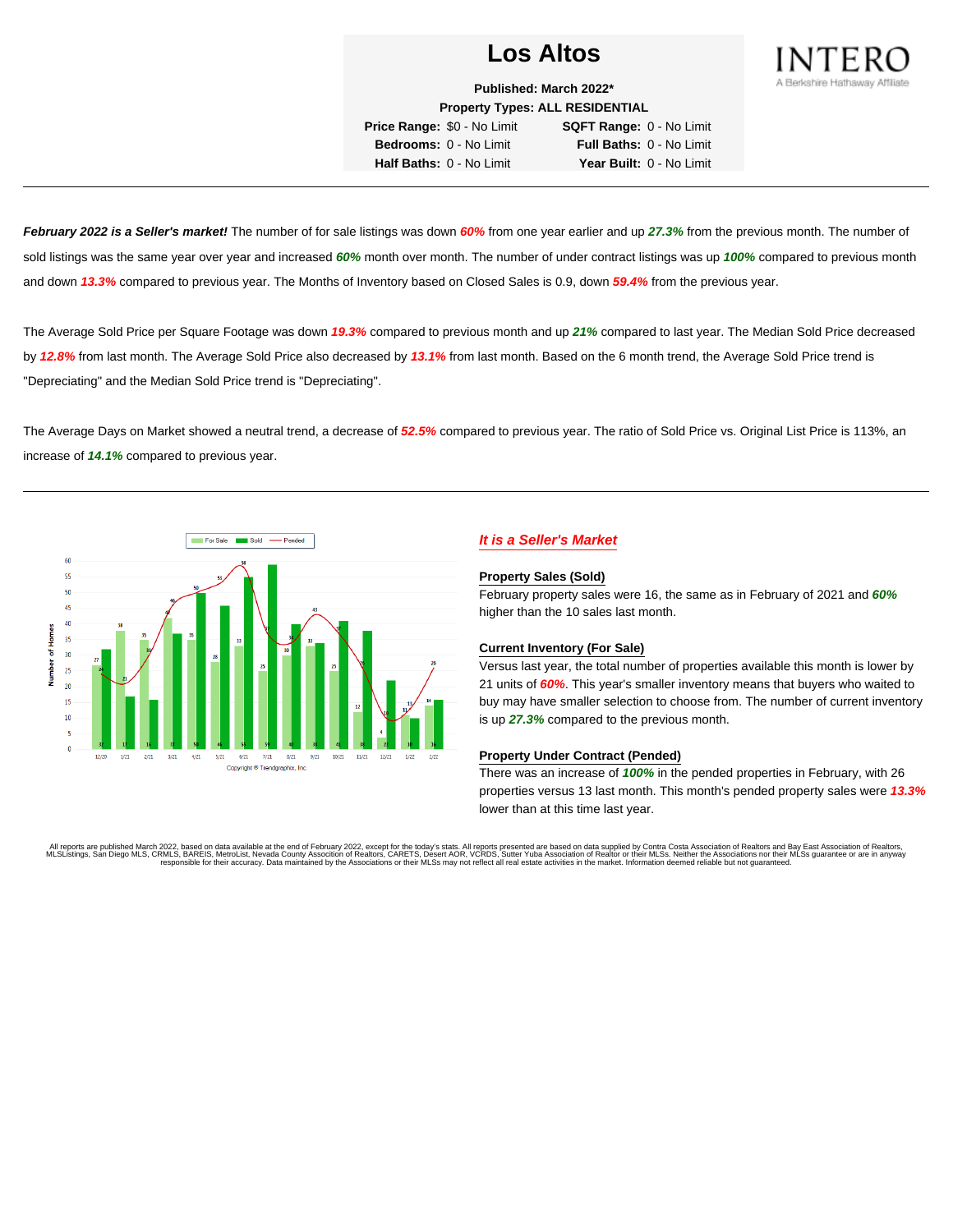

**Published: March 2022\***

**Property Types: ALL RESIDENTIAL**

**Price Range:** \$0 - No Limit **SQFT Range:** 0 - No Limit

**Bedrooms:** 0 - No Limit **Full Baths:** 0 - No Limit **Half Baths:** 0 - No Limit **Year Built:** 0 - No Limit

## **The Average Sold Price per Square Footage is Neutral\***

The Average Sold Price per Square Footage is a great indicator for the direction of property values. Since Median Sold Price and Average Sold Price can be impacted by the 'mix' of high or low end properties in the market, the Average Sold Price per Square Footage is a more normalized indicator on the direction of property values. The February 2022 Average Sold Price per Square Footage of \$1605 was down **19.3%** from \$1988 last month and up **21%** from \$1326 in February of last year.

\* Based on 6 month trend – Appreciating/Depreciating/Neutral





### **The Days on Market Shows Neutral Trend\***

The average Days on Market (DOM) shows how many days the average property is on the market before it sells. An upward trend in DOM trends to indicate a move towards more of a Buyer's market, a downward trend indicates a move towards more of a Seller's market. The DOM for February 2022 was 19, down **29.6%** from 27 days last month and down **52.5%** from 40 days in February of last year.

#### **The Sold/Original List Price Ratio Remains Steady\*\***

The Sold Price vs. Original List Price reveals the average amount that sellers are agreeing to come down from their original list price. The lower the ratio is below 100% the more of a Buyer's market exists, a ratio at or above 100% indicates more of a Seller's market. This month Sold Price vs. Original List Price of 113% is up **6.6%** % from last month and up from **14.1%** % in February of last year.

\* Based on 6 month trend – Upward/Downward/Neutral

\*\* Based on 6 month trend - Rising/Falling/Remains Steady

All reports are published March 2022, based on data available at the end of February 2022, except for the today's stats. All reports presented are based on data supplied by Contra Costa Association of Realtors and Bay East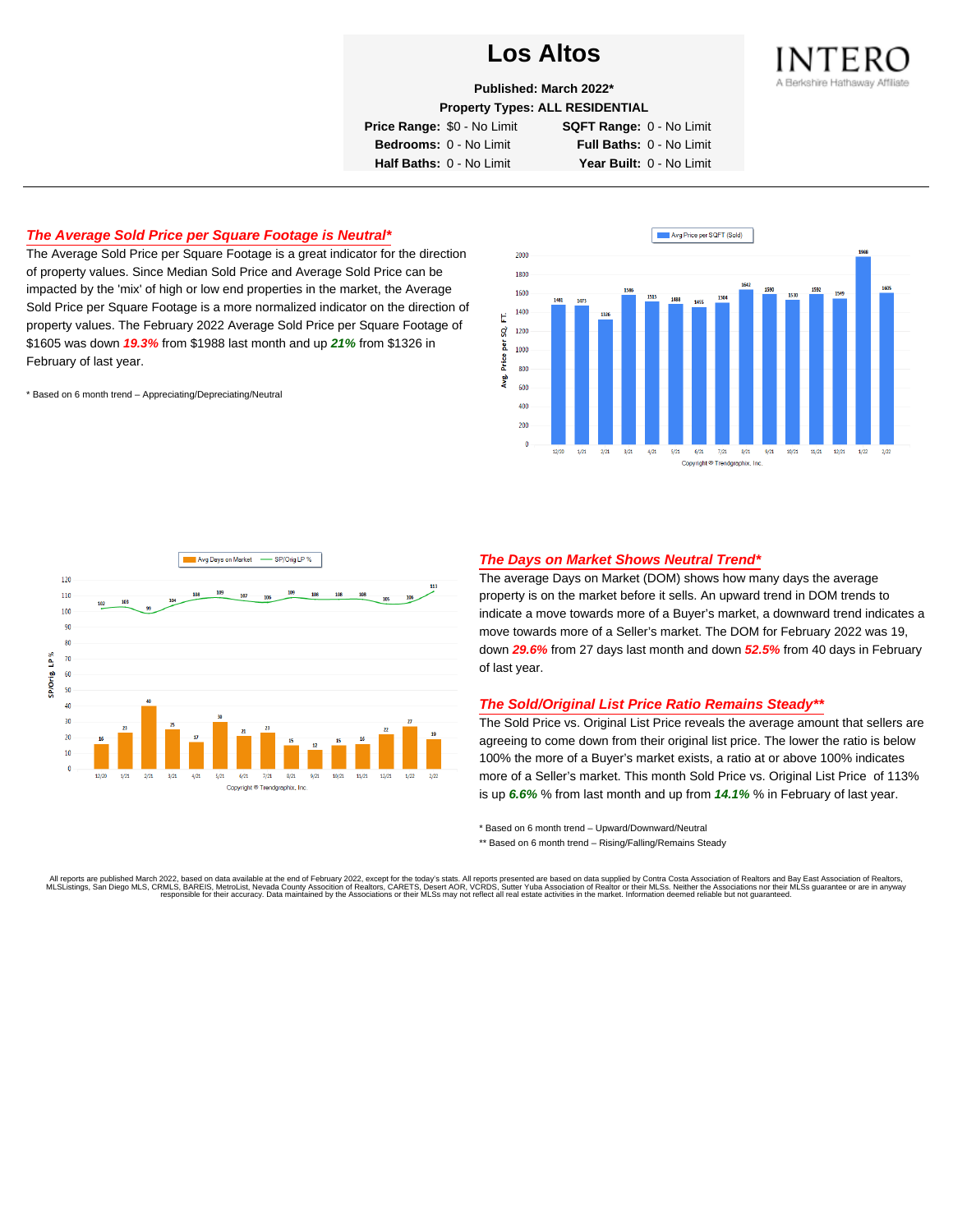

**Published: March 2022\***

**Property Types: ALL RESIDENTIAL**

**Price Range:** \$0 - No Limit **SQFT Range:** 0 - No Limit

**Bedrooms:** 0 - No Limit **Full Baths:** 0 - No Limit **Half Baths:** 0 - No Limit **Year Built:** 0 - No Limit

## **The Average For Sale Price is Appreciating\***

The Average For Sale Price in February was \$4,838,000, up **28.9%** from \$3,754,000 in February of 2021 and the same as last month.

## **The Average Sold Price is Depreciating\***

The Average Sold Price in February was \$3,528,000, up **9.5%** from \$3,222,000 in February of 2021 and down **13.1%** from \$4,059,000 last month.

#### **The Median Sold Price is Depreciating\***

The Median Sold Price in February was \$3,613,000, up **3.2%** from \$3,500,000 in February of 2021 and down **12.8%** from \$4,145,000 last month.

\* Based on 6 month trend – Appreciating/Depreciating/Neutral





## **It is a Seller's Market\***

A comparatively lower Months of Inventory is more beneficial for sellers while a higher months of inventory is better for buyers.

\*Buyer's market: more than 6 months of inventory Seller's market: less than 3 months of inventory Neutral market: 3 – 6 months of inventory

#### **Months of Inventory based on Closed Sales**

The February 2022 Months of Inventory based on Closed Sales of 0.9 was decreased by **59.4%** compared to last year and down **18.2%** compared to last month. February 2022 is Seller's market.

#### **Months of Inventory based on Pended Sales**

The February 2022 Months of Inventory based on Pended Sales of 0.5 was decreased by **60%** compared to last year and down **35.5%** compared to last month. February 2022 is Seller's market.

. All reports are published March 2022, based on data available at the end of February 2022, except for the today's stats. All reports presented are based on data supplied by Contra Costa Association of Realtors, San Bread responsible for their accuracy. Data maintained by the Associations or their MLSs may not reflect all real estate activities in the market. Information deemed reliable but not quaranteed